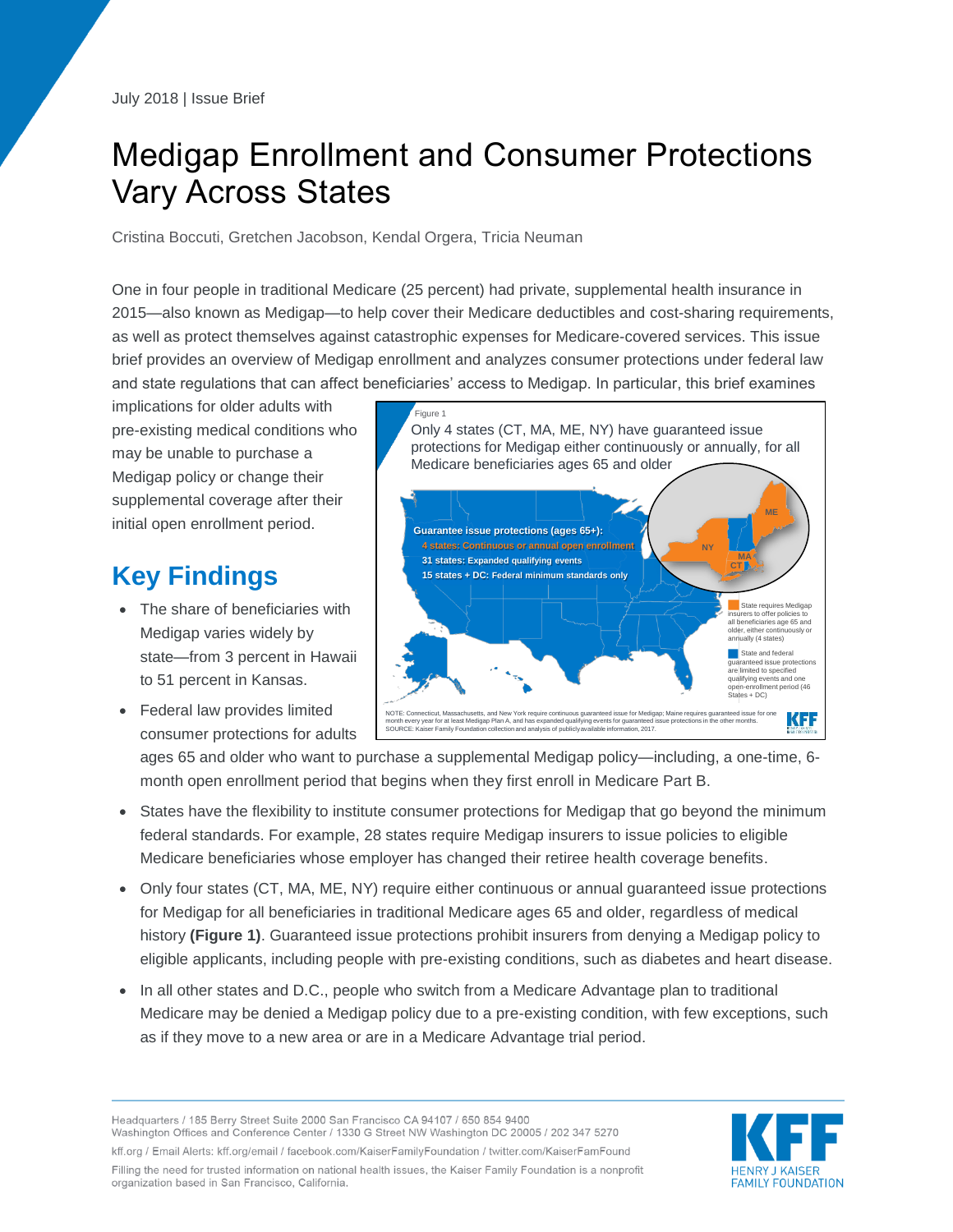### **Medigap is a key source of supplemental coverage for people in traditional Medicare**

Medicare beneficiaries can choose to get their Medicare benefits (Parts A and B) through the traditional Medicare program or a Medicare Advantage plan, such as a Medicare HMO or PPO. Roughly two-thirds of Medicare beneficiaries are in traditional Medicare, and most have some form of supplemental health insurance coverage because Medicare's benefit design includes substantial cost-sharing requirements, with no limit on out-of-pocket spending. Medicare requires a Part A deductible for hospitalizations (\$1,340) in 2018), a separate deductible for most Part B services (\$183), 20 percent coinsurance for many Part B (physician and outpatient) services, daily copayments for hospital stays that are longer than 60 days, and daily copays for extended stays in skilled nursing facilities.

To help with these expenses and limit their exposure to catastrophic out-of-pocket costs for Medicare-covered services, a quarter of beneficiaries in traditional Medicare (25 percent) had a private, supplemental insurance policy, known as Medigap in 2015 **(Figure 2).** Medigap serves as a key source of supplemental coverage for people in traditional Medicare who do not have supplemental employer- or union-sponsored retiree coverage or Medicaid, because their incomes and



assets are too high to qualify. Medicare beneficiaries also purchase Medigap policies to make health care costs more predictable by spreading costs over the course of the year through monthly premium payments, and to reduce the paperwork burden associated with medical bills.<sup>1</sup>

**What is Medigap?** Medigap is Medicare supplemental insurance, which is a type of private health insurance designed to supplement traditional Medicare. Medigap policies help cover out-of-pocket costs for services covered under Medicare Parts A and B. There are 10 different types of Medigap Plans (labeled A through N), each having a different, standardized set of benefits. Most cover some or all of the Part A deductible. Some are high deductible plans with an out-of-pocket maximum, and a few cover some overseas travel **(Table 1)**. Three states, Massachusetts, Minnesota, and Wisconsin, have a different set of standardized plans, through a federal waiver.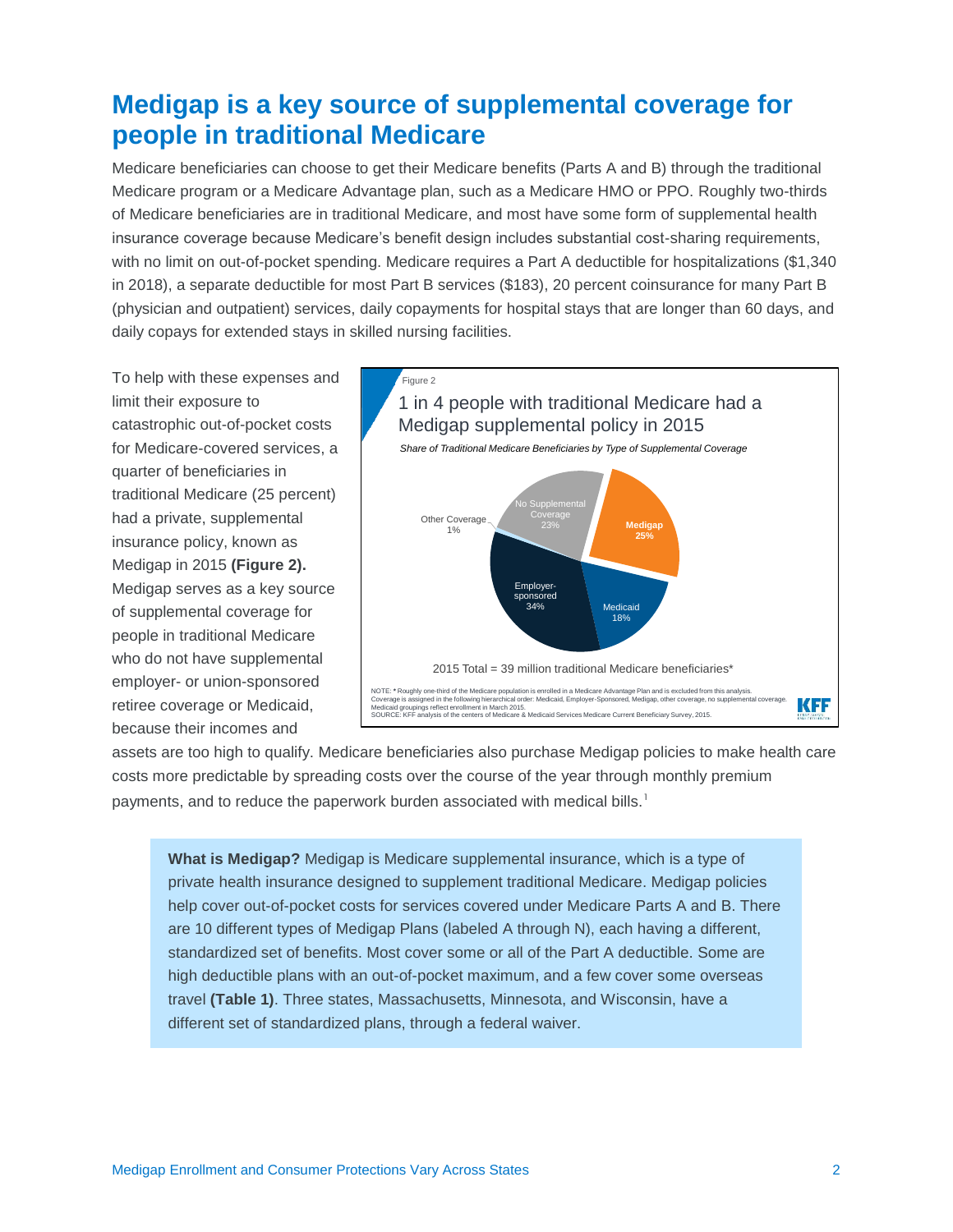| Table 1: Standard Medigap Plan Benefits, 2018                                                                        |                       |     |             |     |     |     |         |         |           |      |
|----------------------------------------------------------------------------------------------------------------------|-----------------------|-----|-------------|-----|-----|-----|---------|---------|-----------|------|
|                                                                                                                      | <b>MEDIGAP POLICY</b> |     |             |     |     |     |         |         |           |      |
| <b>BENEFITS</b>                                                                                                      | A                     | B   | $\mathbf C$ | D   | F   | G   | K       | L       | M         | N    |
| <b>Medicare Part A</b><br><b>Coinsurance and All Costs</b><br><b>After Hospital Benefits are</b><br><b>Exhausted</b> | Yes                   | Yes | Yes         | Yes | Yes | Yes | Yes     | Yes     | Yes       | Yes  |
| <b>Medicare Part B</b><br><b>Coinsurance or Copayment</b><br>for Other than Preventive<br><b>Service</b>             | Yes                   | Yes | Yes         | Yes | Yes | Yes | 50%     | 75%     | Yes       | Yes* |
| <b>Blood (First 3 Pints)</b>                                                                                         | Yes                   | Yes | Yes         | Yes | Yes | Yes | 50%     | 75%     | Yes       | Yes  |
| <b>Hospice Care Coinsurance</b><br>or Copayment<br>(Added to Plans A, B, C, D,<br>F, and G in June 2010)             | Yes                   | Yes | Yes         | Yes | Yes | Yes | 50%     | 75%     | Yes       | Yes  |
| <b>Skilled Nursing Facility</b><br><b>Care Coinsurance</b>                                                           | No                    | No  | Yes         | Yes | Yes | Yes | 50%     | 75%     | Yes       | Yes  |
| <b>Medicare Part A Deductible</b>                                                                                    | <b>No</b>             | Yes | Yes         | Yes | Yes | Yes | 50%     | 75%     | 50%       | Yes  |
| <b>Medicare Part B Deductible</b>                                                                                    | <b>No</b>             | No  | Yes         | No  | Yes | No  | No      | No.     | No.       | No.  |
| <b>Medicare Part B Excess</b><br>Charge                                                                              | <b>No</b>             | No  | No          | No  | Yes | Yes | No      | No      | <b>No</b> | No.  |
| <b>Foreign Travel Emergency</b><br>(Up to Plan Limits)*                                                              | <b>No</b>             | No  | 80%         | 80% | 80% | 80% | No      | No.     | 80%       | 80%  |
| <b>Out-of-Pocket Limit</b>                                                                                           | N/A                   | N/A | N/A         | N/A | N/A | N/A | \$5,240 | \$2,620 | N/A       | N/A  |
| NOTE: These plans are effective on or after June 1, 2010. Plans E, H, I, and J are no longer offered to new          |                       |     |             |     |     |     |         |         |           |      |

applicants, as of 2010. Starting in 2020, Plans C and F will no longer be offered to new applicants. "Yes" indicates 100 percent of benefit coverage. \* Plan N pays 100% of the Part B coinsurance except up to \$20 copayment for office visits and up to \$50 for emergency department visits.

SOURCE: Centers for Medicare & Medicaid Services, How to compare Medigap policies, 2018.

Medigap policy benefits were standardized through the Omnibus Budget Reconciliation Act of 1990, which also included additional consumer protections discussed later in this issue brief. $<sup>2</sup>$  Of the 10</sup> standard Medigap policies available to beneficiaries, Plan F is the most popular, accounting for over half of all policyholders in 2016, because it covers the Part A and B deductibles (as does Plan C), and all costsharing for Part A and B covered services.<sup>3</sup>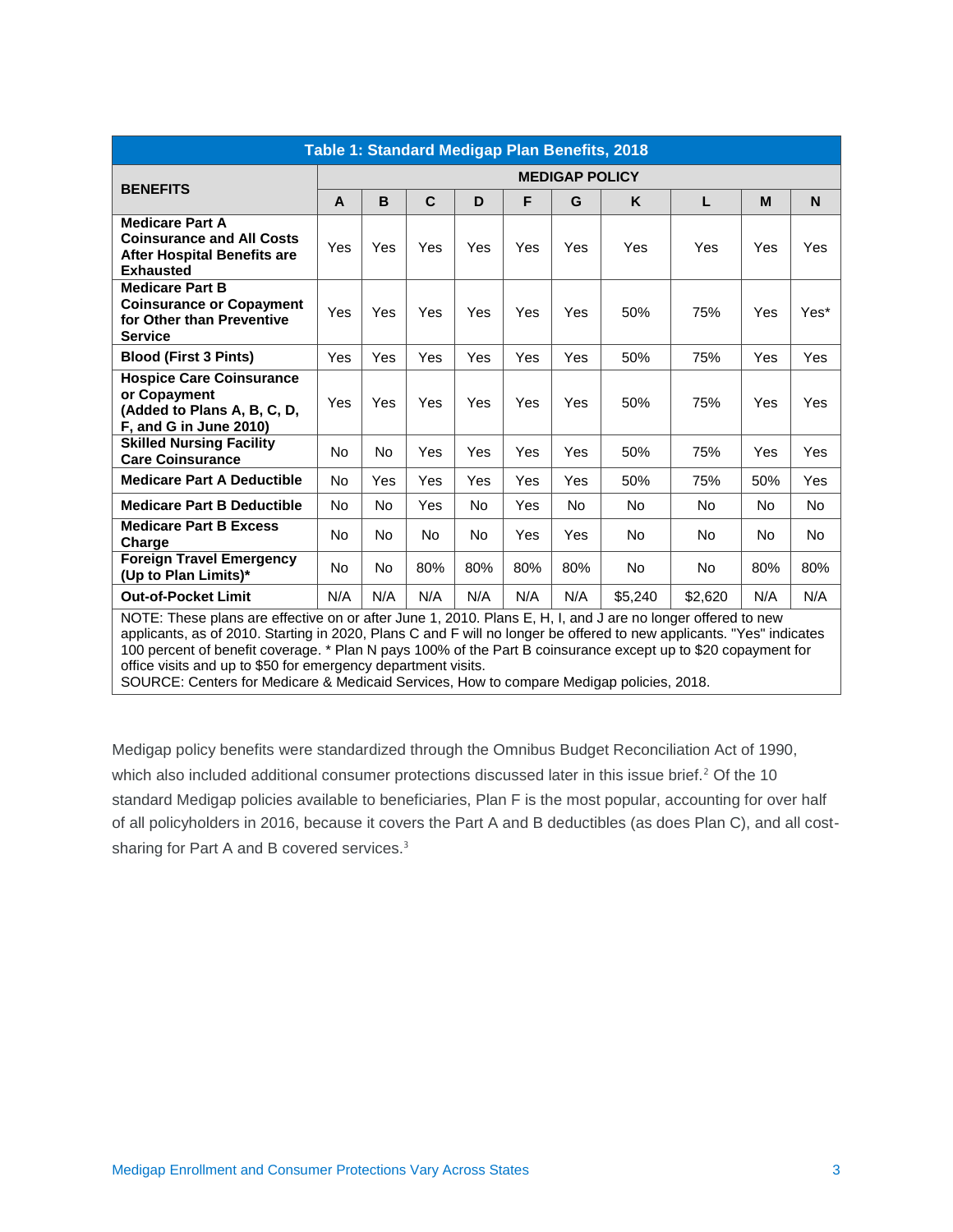The share of all Medicare beneficiaries with Medigap coverage varies widely by state from 3 percent in Hawaii to 51 percent in Kansas in 2016 **(Figure 3, Appendix Table)**. In 20 states, at least one-quarter of all Medicare beneficiaries have a Medigap policy. States with higher Medigap enrollment tend to be in the Midwest and plains states, where relatively fewer beneficiaries are enrolled in Medicare Advantage plans.<sup>4</sup>

Medigap coverage is substantially more common for Medicare beneficiaries ages 65 and older than it is for younger Medicare beneficiaries, many of whom qualify for Medicare because of a long-term disability. Only 5 percent of traditional Medicare beneficiaries under age 65 had Medigap in 2015 considerably lower than the shares in older age brackets **(Figure 4)**. The low enrollment in Medigap by beneficiaries under age 65 is likely due to the absence of federal guarantee

boronto the material of the status. The control of the material of the material of the material of the material of the material of the material of the material of the material of the material of the material of the materia In 20 states, at least 25 percent of Medicare beneficiaries have Medigap—often highest in Midwest and plains states, 2016 NOTE: Analysis excludes California, as the majority of health insurers do not report their data to the NAIC. Analysis includes standardization plans A-N, policies existing prior to federal standardization (Pre-Standardization), and plans in Massachusetts, Minnesota, and Wisconsin that are not part of the federal standardization program; includes plans that identified as Medicare Select; excludes plans with less than 20 covered lives. SOURCE: Kaiser Family Foundation analysis of 2016 National Association of Insurance Commissioners (NAIC) Medicare Supplement Data and CMS State/County Market Penetration Files for December 2016. **0%-20%** *12 States + DC* **21%-25% 1***7 States* **26%-30%** *10 States* **>30%** *10 States* **N/A 22% 18% 18% 20% 24% 21% 24% 15% 20% 17% 26% 46% 51% 45% 49% 12% 13% 20% 20% 26% 21% 33% 38% 38% 35% 26% 29% 27% 30% 27% 22% 24% 25% 25% 28% 25% 22% 21% 21% 15% 3% 36% 33% 24% 24% 23% 29% 30% 23% 10%** Figure 4 **5% 28% 31%** 17% **27%** 39% 38% 29% 46% 10% 13% 18% 1% 31% 31% 31% 31% 31% 31% 31% 31% 23% 17% **Under Age 65 Ages 65-74 Ages 75-84 Ages 85+** No Supplemental Coverage **Other Coverage** Medicaid **Employer-Sponsored Medigap** A relatively small share (5 percent) of under-age 65 adults in traditional Medicare have a Medigap policy, 2015 NOTE: Numbers may not sum due to rounding. Coverage is assigned in the following hierarchical order: Medicare Advantage, Medigap, Medicaid, Employer-Sponsored, other coverage, no supplemental coverage. Beneficiaries that reported having Medicare Advantage and Medigap plans were grouped into Medicare Advantage. Medicare Advantage and Medicaid reflect enrollment in March 2015. SOURCE: Kaiser Family Foundation analysis of the Centers of Medicare and Medicaid Services Medicare Current Beneficiary Survey, 2015.

issue requirements for younger Medicare beneficiaries with disabilities (discussed later in this brief) and higher rates of Medicaid coverage for people on Medicare with disabilities who tend to have relatively low incomes.

## **Federal law provides limited consumer protections for Medigap policies**

In general, Medigap insurance is state regulated, but also subject to certain federal minimum requirements and consumer protections. For example, federal law requires Medigap plans to be standardized to make it easier for consumers to compare benefits and premiums across plans. Federal law also requires Medigap insurers to offer "guaranteed issue" policies to Medicare beneficiaries age 65 and older during the first six months of their enrollment in Medicare Part B and during other qualifying events (listed later in this brief). During these defined periods, Medigap insurers cannot deny a Medigap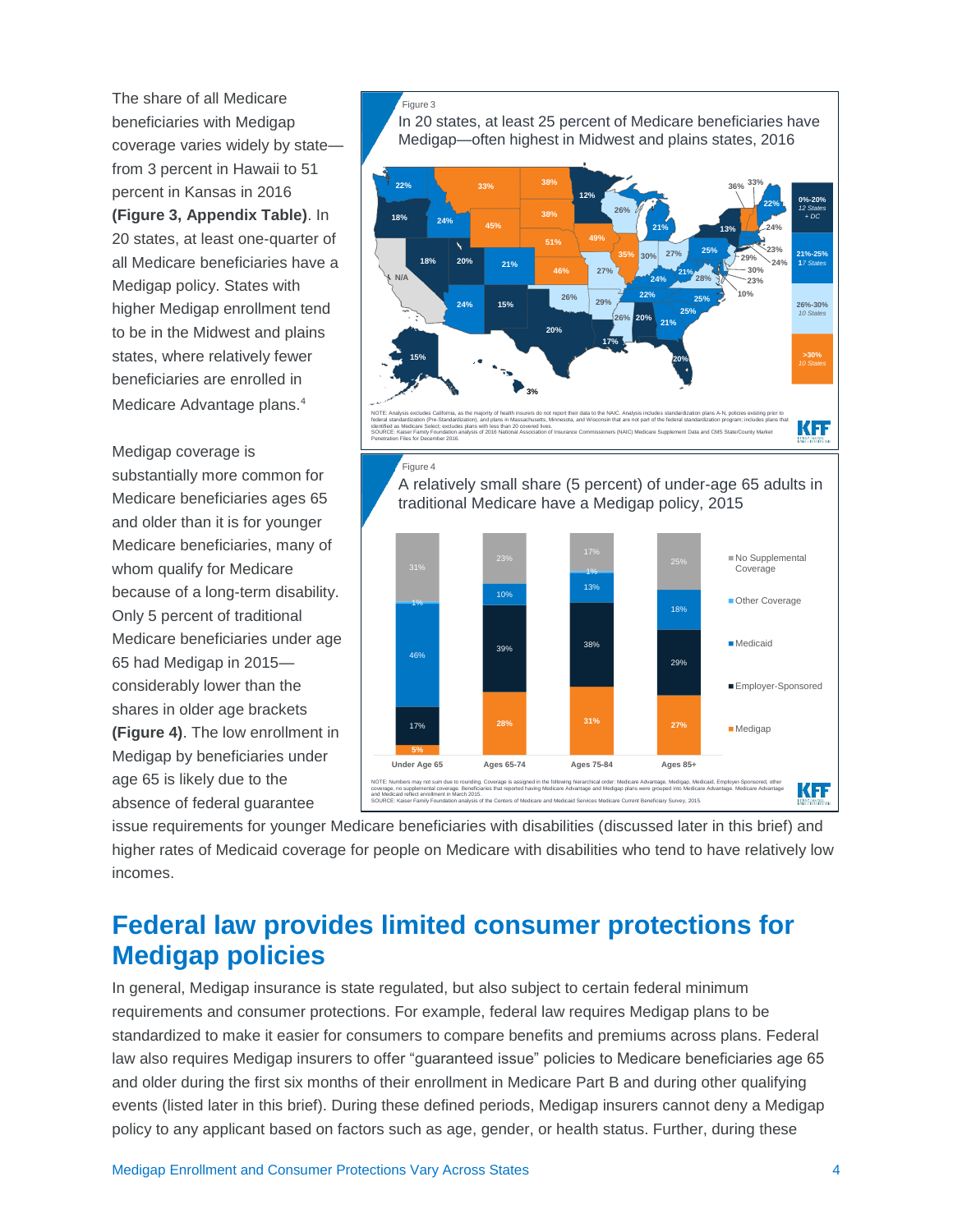periods, Medigap insurers cannot vary premiums based on an applicant's pre-existing medical conditions (i.e., medical underwriting). However, under federal law, Medigap insurers may impose a waiting period of up to six months to cover services related to pre-existing conditions, only if the applicant did not have at least six months of prior continuous creditable coverage. <sup>5</sup> As described later in this brief, states have the flexibility to institute Medigap consumer protections that go further than the minimum federal standards.

Federal law also imposes other consumer protections for Medigap policies. These include "guaranteed renewability" (with few exceptions), minimum medical loss ratios, limits on agent commissions to discourage "churning" of policies, and rules prohibiting Medigap policies to be sold to applicants with duplicate health coverage.<sup>6</sup> (For further details on these requirements and a history of federal involvement in the Medigap market, see *[Medigap: Spotlight on Enrollment, Premiums, and Recent Trends,](https://www.kff.org/medicare/report/medigap-enrollment-premiums-and-recent-trends/) April 2013*.)

### **When does federal law require guaranteed issue protections for Medigap?**

Federal law provides guaranteed issue protections for Medigap policies during a one-time, six-month Medigap open enrollment period for beneficiaries ages 65 and older when enrolling in Medicare Part B, and for certain qualifying events. These limited circumstances include instances when Medicare beneficiaries involuntarily lose supplemental coverage, such as when their Medicare Advantage plan discontinues coverage in their area, or when their employers cancel their retiree coverage. Beneficiaries who are in a Medicare Advantage plan also have federal guaranteed issue rights when they move to a new area and can no longer access coverage from their Medicare Advantage plan. In these qualifying events, people ages 65 and older in Medicare generally have 63 days to apply for a supplemental Medigap policy under these federal guaranteed issue protections.

Federal law also requires that Medigap polices be sold with guaranteed issue rights during specified "trial" periods for Medicare Advantage plans. One of these trial periods is during the first year older adults enroll in Medicare. During that time, older adults can try a Medicare Advantage plan, but if they disenroll within the first year, they have guaranteed issue rights to purchase a Medigap policy under federal law. Another trial period applies to Medicare beneficiaries who cancel their Medigap policy to enroll in a Medicare Advantage plan. These beneficiaries have time-limited guaranteed issue rights to purchase their same Medigap policy if, within a year of signing up for a Medicare Advantage plan, they decide to disenroll to obtain coverage under traditional Medicare.

States have the flexibility to institute Medigap consumer protections that go further than the minimum federal standards, such as extending guaranteed issue requirements beyond the open enrollment period or adding other qualifying events that would require insurers to issue policies, as discussed later in this brief.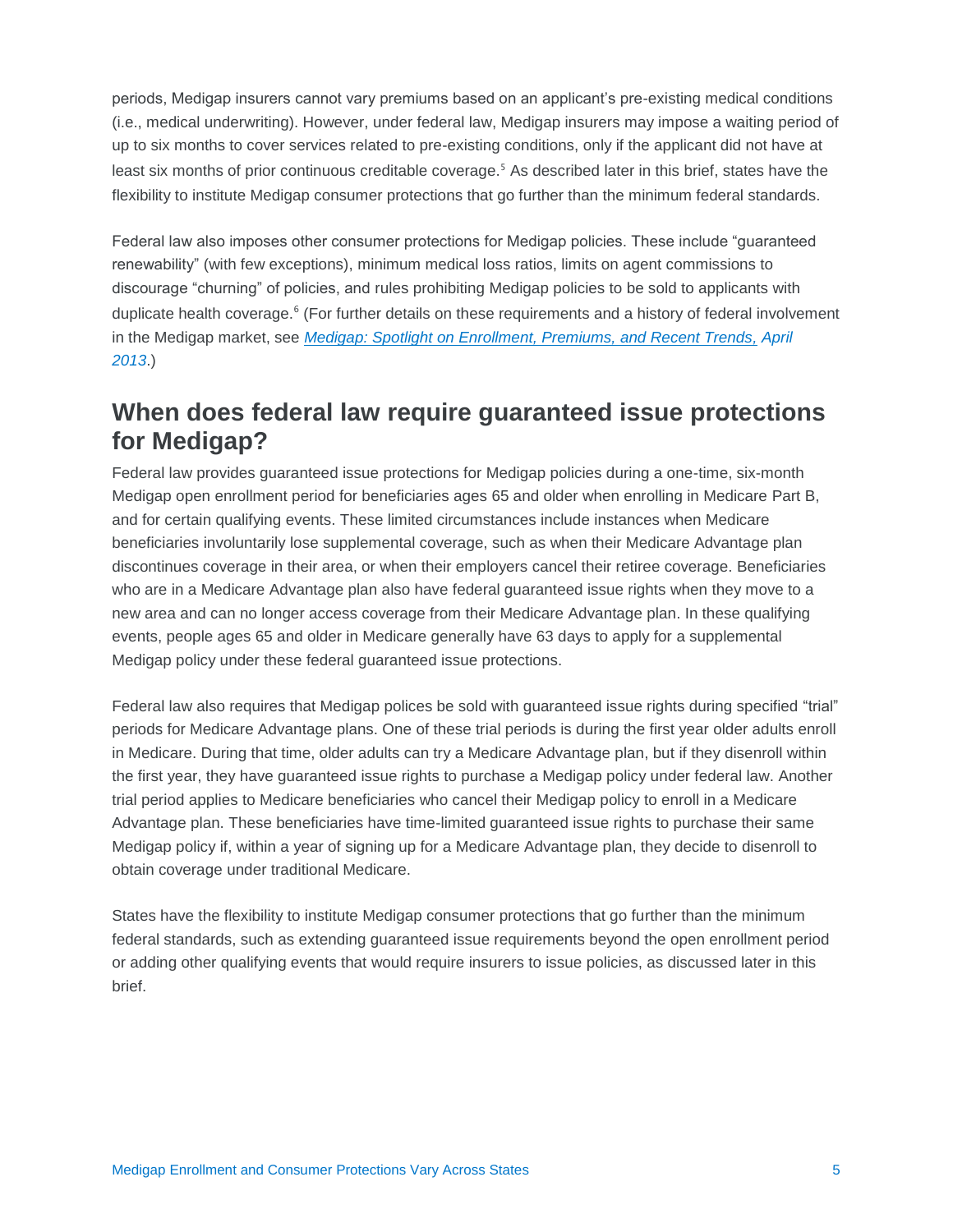### **When does federal law not provide guaranteed issue protections for Medigap?**

Broadly speaking, after 6 months of enrolling in Medicare Part B, older adults do not have federal guaranteed issue protections when applying for Medigap, except for specified qualifying events described earlier (**Table 2)**. Therefore, older adults in traditional Medicare who miss the open enrollment period may, in most states, be subject to medical underwriting, and potentially denied a Medigap policy due to pre-existing conditions, or charged higher premiums due to their health status.

| Table 2: When do people seeking a Medigap policy have guaranteed issue protections<br>under federal law? |                                                                                                                                                                                                 |                                                                                                                                     |  |  |  |  |
|----------------------------------------------------------------------------------------------------------|-------------------------------------------------------------------------------------------------------------------------------------------------------------------------------------------------|-------------------------------------------------------------------------------------------------------------------------------------|--|--|--|--|
| <b>Beneficiaries' coverage</b>                                                                           | <b>Guaranteed issue rights</b>                                                                                                                                                                  |                                                                                                                                     |  |  |  |  |
| <b>status</b>                                                                                            | <b>Federally-required</b>                                                                                                                                                                       | <b>NOT</b> federally-required                                                                                                       |  |  |  |  |
| In traditional Medicare                                                                                  | • In first 6 months of enrolling in<br>Medicare Part B at age 65 or older                                                                                                                       | • After the first 6 months of<br>enrolling in Medicare Part B                                                                       |  |  |  |  |
| In a Medicare Advantage<br><b>Plan or PACE</b>                                                           | • When their plan withdraws from their<br>area<br>• When moving to a new area not<br>covered by their plan<br>• When voluntarily disenrolling from a<br>plan within a trial period <sup>a</sup> | • After one year of enrollment in<br>any plan                                                                                       |  |  |  |  |
| Has employer-sponsored<br>supplemental (retiree)<br>coverage                                             | • When their employer cancels their<br>supplemental coverage                                                                                                                                    | • When their employer changes<br>(but does not drop) retiree<br>coverage benefits<br>• When beneficiaries drops<br>retiree coverage |  |  |  |  |
| <b>Medigap</b>                                                                                           | • Medigap insurance company goes<br>bankrupt or no longer offers Medigap<br>coverage                                                                                                            | • When beneficiaries voluntarily<br>drop Medigap coverage                                                                           |  |  |  |  |
| <b>Has Medicaid</b>                                                                                      | • None <sup>b</sup>                                                                                                                                                                             | • When Medicaid coverage or<br>eligibility is lost or changed <sup>b</sup>                                                          |  |  |  |  |
| Under age 65 in Medicare                                                                                 | $\bullet$ None <sup>c</sup>                                                                                                                                                                     | $\bullet$ In all cases <sup>c</sup>                                                                                                 |  |  |  |  |

NOTE: Beneficiaries typically have a 63-day period of guaranteed-issue rights for Medigap when a Medicare Advantage plan withdraws from their area or when an employer group plan (including COBRA) or union cancels coverage. Beneficiaries have guaranteed issue rights if their Medicare Advantage or Medigap insurer commits fraud. **<sup>a</sup>**Trial rights apply to beneficiaries who canceled their Medigap policy to join a Medicare Advantage plan and to beneficiaries who enrolled in Medicare Advantage during their first year on Medicare and disenrolled within a year. **<sup>b</sup>**Beneficiaries may suspend Medigap for up to two years if they become eligible for Medicaid, in which case they have no new medical underwriting or waiting periods for pre-existing conditions when they restart their Medigap. **<sup>c</sup>**When beneficiaries under age 65 turn 65, they have the same federally-guaranteed issue protections for Medigap as people age 65 and older, regardless of whether or not they had Medigap when they were under age 65.

SOURCE: KFF analysis of federal requirements for Medigap insurers.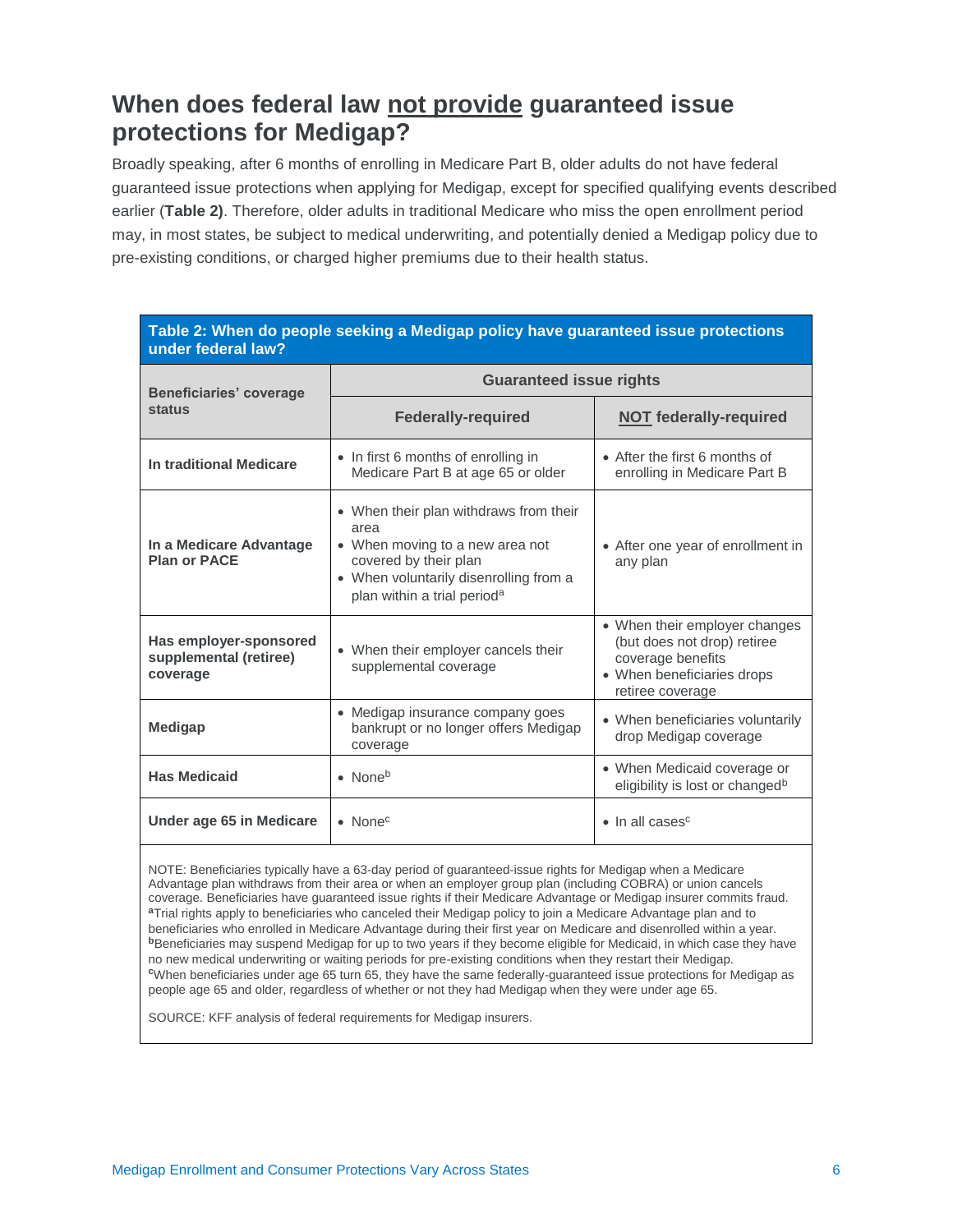*Medical Underwriting.* Insurance companies that sell Medigap policies may refuse to sell a policy to an applicant with medical conditions, except under circumstances described above. The **Text Box** on this page provides examples of health conditions that may lead to the denial of Medigap policies, derived from underwriting manuals/guides from multiple insurance companies selling Medigap policies. Examples of conditions listed by insurers as reasons for policy denials include diabetes, heart disease, cancer, and being advised by a physician to have surgery, medical tests, treatments, or therapies.

#### *Barriers for Beneficiaries Under Age 65 with*

*Disabilities.* Under federal law, Medigap insurers are not required to sell Medigap policies to the over 9 million Medicare beneficiaries who are under age of 65, many of whom qualify for Medicare based on a long-term disability. (However, when these beneficiaries turn age 65, federal law requires that they be eligible for the same six-month open enrollment period for Medigap that is available to new beneficiaries age 65 and older.)

#### *Beneficiaries Choosing to Switch from Medicare*

*Advantage to Traditional Medicare.* There are no federal guarantee issue protections for individuals who choose to switch from a Medicare Advantage plan to traditional Medicare and apply for a Medigap policy, except under limited circumstances described in Table 2. In most states, therefore, beneficiaries who want to switch from their Medicare Advantage plan to traditional Medicare may be subject to medical underwriting and denied coverage when they apply for a Medigap policy because they do not have

#### **Potential medical conditions for which a Medigap Insurer may deny coverage without guaranteed issue protections**

- ALS (Lou Gehrig's Disease)
- Alcohol/drug abuse
- Alzheimer's disease or other dementias
- Chronic lung/pulmonary disorders (e.g. chronic bronchitis, COPD, cystic fibrosis)
- **Cirrhosis**
- Congestive heart failure
- Diabetes (insulin dependent)
- Emphysema
- End Stage Renal Disease (ESRD)
- Fibromyalgia
- Heart disease
- Hepatitis
- Immune disorders (e.g. RA, MS, Lupus, AIDS)
- Kidney disease requiring dialysis
- Mental/nervous disorder
- Myasthenia gravis
- Organ transplant
- Osteoporosis (if severe/disabling)
- Stroke
- Advised by a physician to have surgery, medical test, treatment, or therapy
- Implantable cardiac defibrillator
- Use of supplemental oxygen
- Use of nebulizer
- Asthma requiring continuous use of 3+ medications including inhalers

NOTE: Uninsurable health conditions vary by plan. This list is not an extensive list of all possible conditions/reasons for denial.

SOURCE: Kaiser Family Foundation collection and analysis of numerous insurance companies' 2016-2017 Medicare supplemental underwriting manuals/guides.

guaranteed issue rights, with some exceptions (e.g., if they have moved or if they are in a limited trial period). In states that allow medical underwriting for Medigap, Medicare Advantage enrollees with preexisting conditions may find it too financially risky to switch to traditional Medicare if they are unable to purchase a Medigap policy. Without Medigap, they could be exposed to high cost-sharing requirements, mainly because traditional Medicare does not have a limit on out-of-pocket spending (in contrast to Medicare Advantage plans).<sup>7</sup>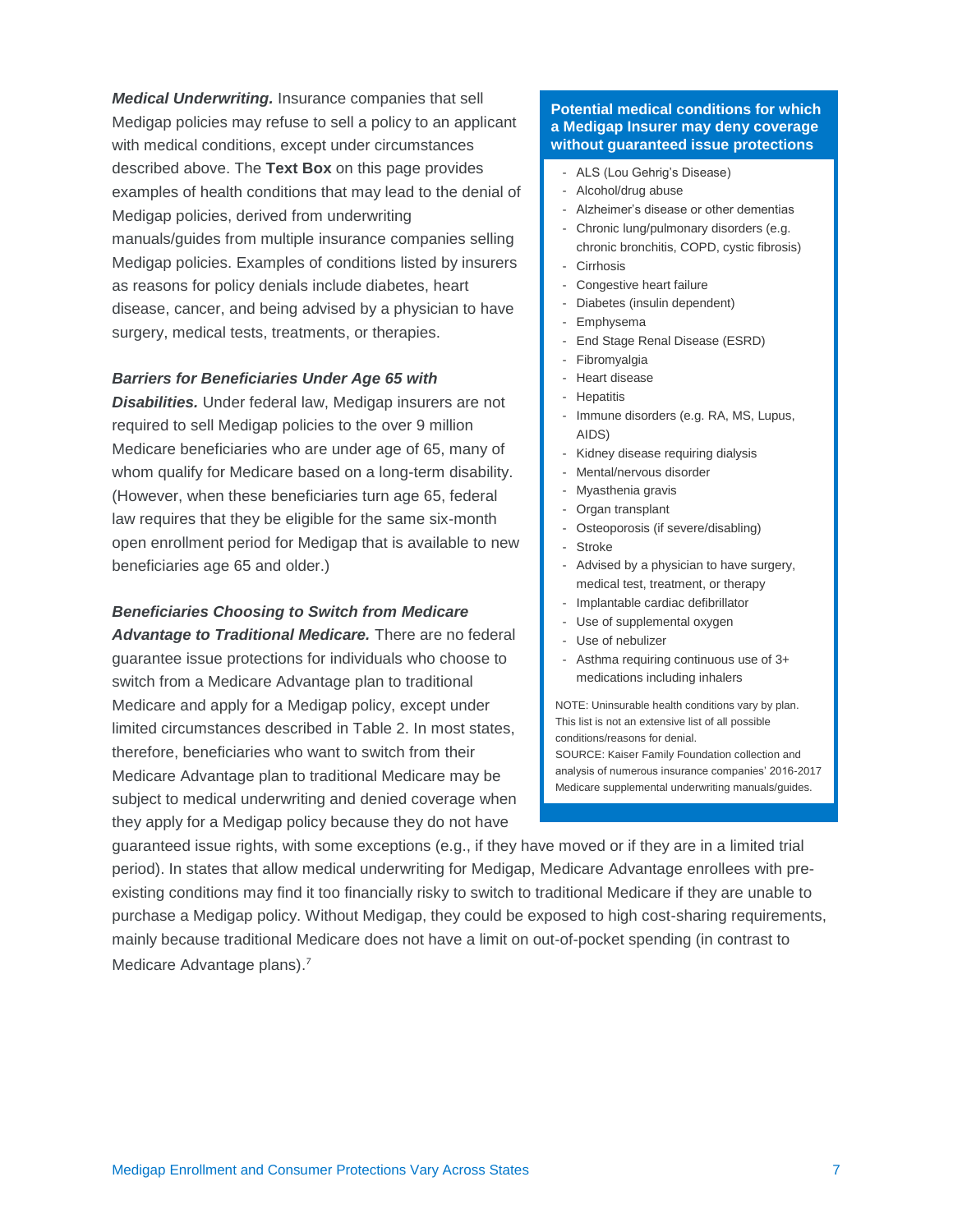### **Some states require guaranteed issue and other consumer protections for Medigap beyond the federal minimum requirements**

States have the flexibility to institute Medigap consumer protections that go further than the minimum federal standards. While many states have used this flexibility to expand guarantee issue rights for Medigap under certain circumstances, 15 states and the District of Columbia have not, relying only the minimum guarantee issue requirements under federal law **(Table 3)**.

Only four states require Medigap insurers to offer policies to Medicare beneficiaries age 65 and older **(Figure 5)**. Three of these states (Connecticut, Massachusetts, and New York) have continuous open enrollment, with guaranteed issue rights throughout the year, and one state (Maine) requires insurers to issue Medigap Plan A (the least generous Medigap plan shown earlier in Table 1) during an annual one-month open enrollment period. Consistent with federal law, Medigap



insurers in New York, Connecticut, and Maine may impose up to a six-month "waiting period" to cover services related to pre-existing conditions if the applicant did not have six months of continuous creditable coverage prior to purchasing a policy during the initial Medigap open enrollment period.<sup>8</sup> Massachusetts prohibits pre-existing condition waiting periods for its Medicare supplement policies.

Some states provide additional guaranteed issue rights for current Medigap policyholders. Two states (CA and OR) allow beneficiaries to switch each year to a different Medigap plan with equal or lesser benefits within 30 days of their birthday, and another state (MO) allows policyholders to switch to an equivalent plan within 30 days before or after the annual anniversary date of their policy. Medigap policyholders in Maine can switch to a policy with equal or less generous benefits at any time during the year (not only during the annual open enrollment period) if there is less than a 90 day gap in coverage. Some Medigap insurers may also provide guaranteed issue rights to their policies that go beyond the state requirements. In Illinois, Blue Cross Blue Shield of Illinois and Health Alliance provide ongoing guaranteed issue rights for all beneficiaries ages 65 or older.

Many other states have expanded on the federal minimum standards in more narrow ways by requiring Medigap insurers to offer policies to eligible applicants during additional qualifying events **(Table 3)**. For example, 28 states require Medigap insurers to issue policies when an applicant has an involuntary change in their employer (retiree) coverage. (This qualifying event is more expansive than federal law,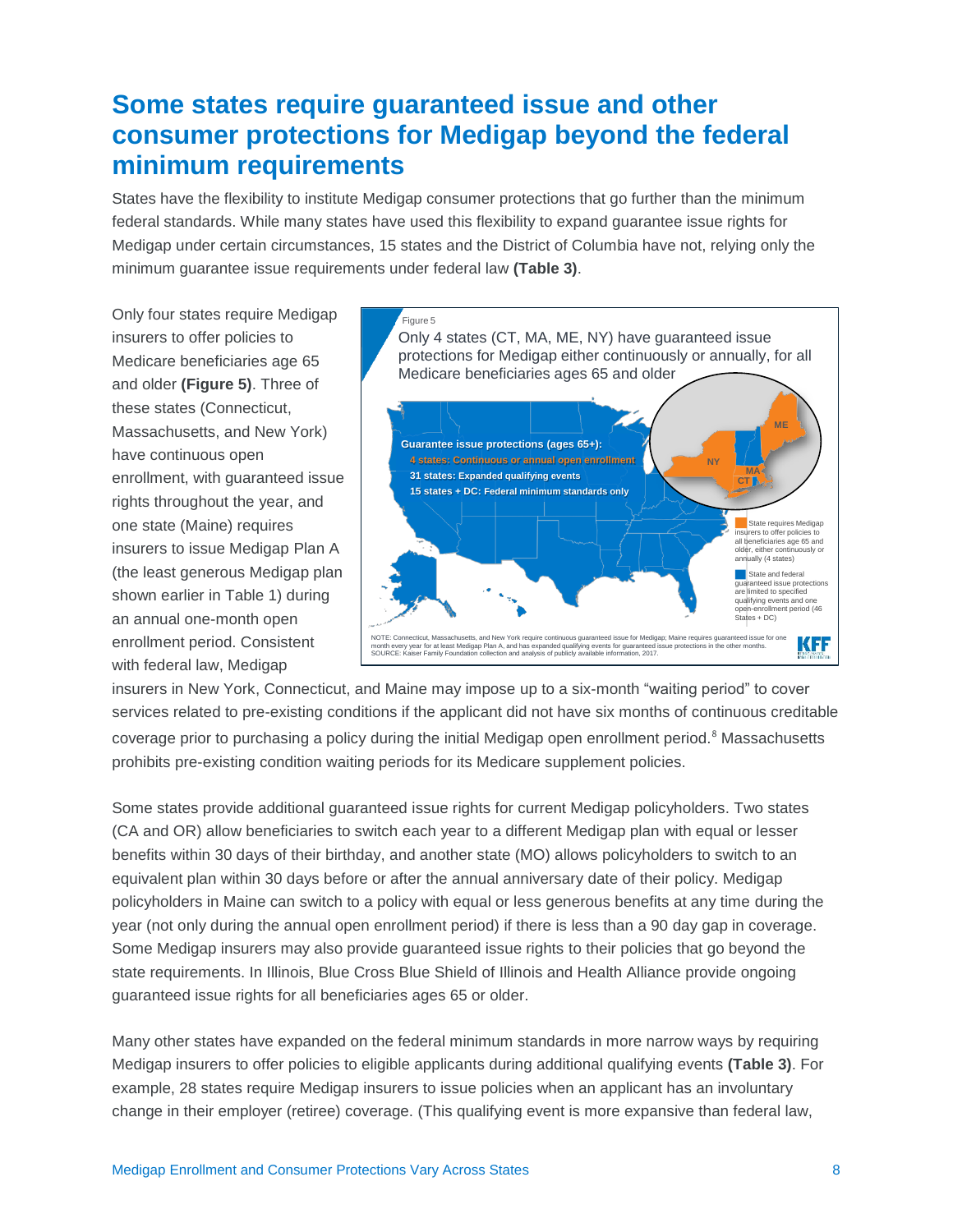which applies only when retiree coverage is completely eliminated.) Nine states provide guaranteed issue rights for applicants who lose their Medicaid eligibility.<sup>9</sup>

While federal law does not require Medigap insurers to issue policies to Medicare beneficiaries under the age of 65, 31 states require insurers to provide at least one kind of Medigap policy to beneficiaries younger than age 65 (typically through an initial open enrollment period).<sup>10</sup>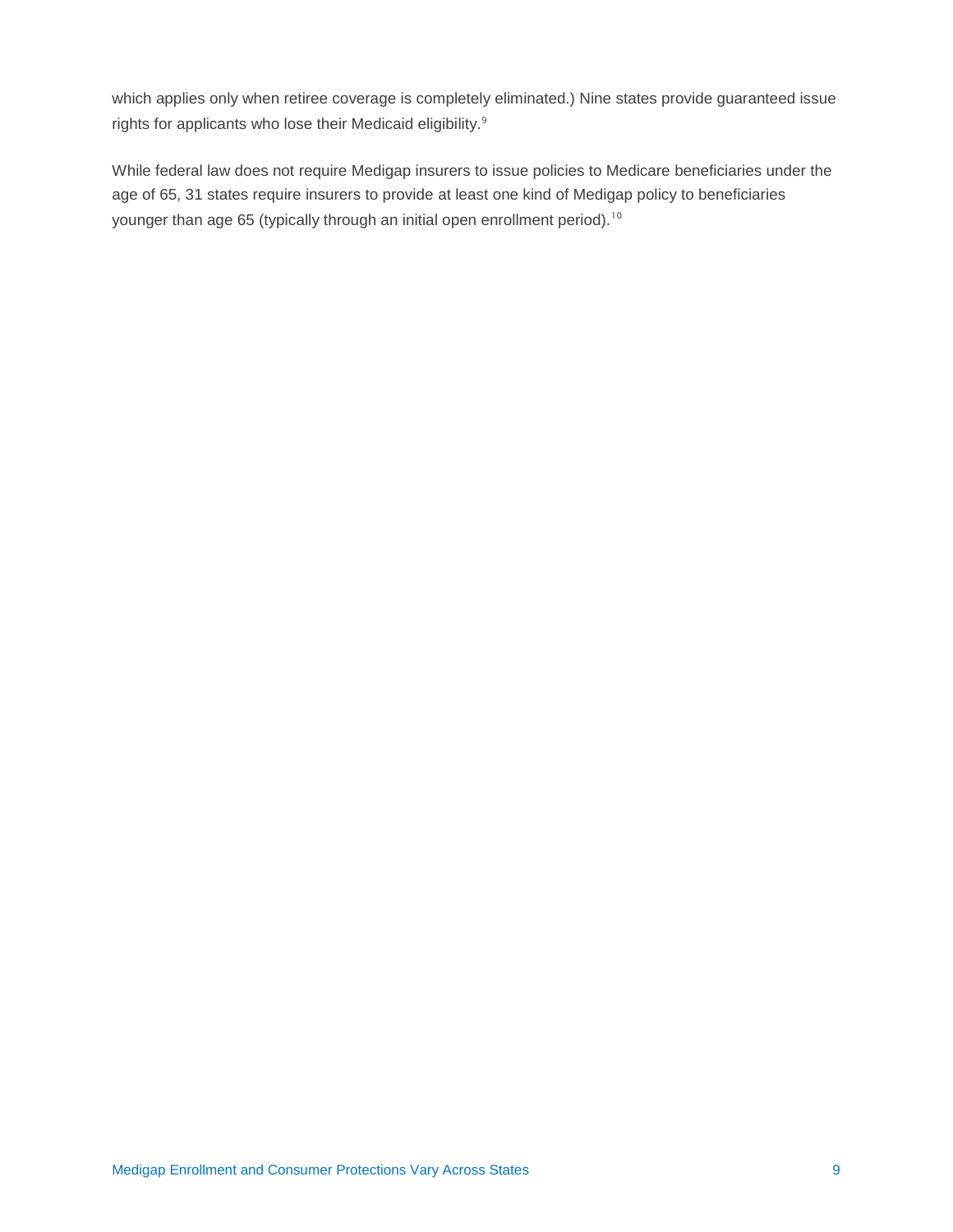| Table 3: Medigap Guaranteed Issue Requirements for Medicare Beneficiaries Ages 65+, by State,<br>2017                                                                                                                                                                                                                                           |                           |                                          |                                                                                          |                                                              |                  |  |
|-------------------------------------------------------------------------------------------------------------------------------------------------------------------------------------------------------------------------------------------------------------------------------------------------------------------------------------------------|---------------------------|------------------------------------------|------------------------------------------------------------------------------------------|--------------------------------------------------------------|------------------|--|
|                                                                                                                                                                                                                                                                                                                                                 | Federal<br><b>Minimum</b> | <b>Guaranteed Issue</b><br><b>Rights</b> | Qualifying Events For Guaranteed Issue Rights Beyond<br><b>Minimum Federal Standards</b> |                                                              |                  |  |
|                                                                                                                                                                                                                                                                                                                                                 | <b>Standards</b><br>Only  | (continuous or<br>annual)                | <b>Upon Retiree</b><br><b>Benefit Changes</b>                                            | <b>Upon Loss of</b><br><b>Medicaid</b><br><b>Eligibility</b> | Other*           |  |
| <b>Total State Counts</b>                                                                                                                                                                                                                                                                                                                       | 16                        | $\overline{4}$                           | 28                                                                                       | 9                                                            | 14               |  |
| Alabama                                                                                                                                                                                                                                                                                                                                         | Yes                       |                                          |                                                                                          |                                                              |                  |  |
| Alaska                                                                                                                                                                                                                                                                                                                                          | <b>No</b>                 | No                                       | Yes                                                                                      | <b>No</b>                                                    | Yes              |  |
| Arizona                                                                                                                                                                                                                                                                                                                                         | Yes                       |                                          |                                                                                          |                                                              |                  |  |
| Arkansas                                                                                                                                                                                                                                                                                                                                        | <b>No</b>                 | <b>No</b>                                | Yes                                                                                      | No                                                           | No.              |  |
| California                                                                                                                                                                                                                                                                                                                                      | <b>No</b>                 | <b>No</b>                                | Yes                                                                                      | Yes                                                          | Yes              |  |
| Colorado                                                                                                                                                                                                                                                                                                                                        | <b>No</b>                 | <b>No</b>                                | Yes                                                                                      | No                                                           | Yes              |  |
| Connecticut                                                                                                                                                                                                                                                                                                                                     | <b>No</b>                 | Continuous                               | n/a                                                                                      | n/a                                                          | n/a              |  |
| Delaware                                                                                                                                                                                                                                                                                                                                        | Yes                       |                                          |                                                                                          |                                                              |                  |  |
| District of Columbia                                                                                                                                                                                                                                                                                                                            | Yes                       |                                          |                                                                                          |                                                              |                  |  |
| Florida                                                                                                                                                                                                                                                                                                                                         | No                        | <b>No</b>                                | Yes                                                                                      | <b>No</b>                                                    | Yes              |  |
| Georgia                                                                                                                                                                                                                                                                                                                                         | Yes                       |                                          |                                                                                          |                                                              |                  |  |
| Hawaii                                                                                                                                                                                                                                                                                                                                          | Yes                       |                                          |                                                                                          |                                                              |                  |  |
| Idaho                                                                                                                                                                                                                                                                                                                                           | <b>No</b>                 | <b>No</b>                                | Yes                                                                                      | <b>No</b>                                                    | No               |  |
| Illinois                                                                                                                                                                                                                                                                                                                                        | <b>No</b>                 | <b>No</b>                                | Yes                                                                                      | <b>No</b>                                                    | <b>No</b>        |  |
| Indiana                                                                                                                                                                                                                                                                                                                                         | No                        | <b>No</b>                                | Yes                                                                                      | <b>No</b>                                                    | <b>No</b>        |  |
| lowa                                                                                                                                                                                                                                                                                                                                            | <b>No</b>                 | <b>No</b>                                | Yes                                                                                      | <b>No</b>                                                    | <b>No</b>        |  |
|                                                                                                                                                                                                                                                                                                                                                 | <b>No</b>                 | <b>No</b>                                | Yes                                                                                      | Yes                                                          | Yes              |  |
| Kansas                                                                                                                                                                                                                                                                                                                                          | Yes                       |                                          |                                                                                          |                                                              |                  |  |
| Kentucky                                                                                                                                                                                                                                                                                                                                        | <b>No</b>                 | <b>No</b>                                | Yes                                                                                      | <b>No</b>                                                    | Yes              |  |
| Louisiana                                                                                                                                                                                                                                                                                                                                       | <b>No</b>                 |                                          | Yes                                                                                      | Yes                                                          | Yes              |  |
| Maine <sup>1</sup>                                                                                                                                                                                                                                                                                                                              |                           | One month/year                           |                                                                                          |                                                              |                  |  |
| Maryland<br>Massachusetts                                                                                                                                                                                                                                                                                                                       | Yes<br><b>No</b>          | Continuous                               | n/a                                                                                      | n/a                                                          | n/a              |  |
| Michigan                                                                                                                                                                                                                                                                                                                                        | Yes                       |                                          |                                                                                          |                                                              |                  |  |
| Minnesota                                                                                                                                                                                                                                                                                                                                       | <b>No</b>                 | No                                       | Yes                                                                                      | No                                                           | No               |  |
| Mississippi                                                                                                                                                                                                                                                                                                                                     | Yes                       |                                          |                                                                                          |                                                              |                  |  |
| Missouri                                                                                                                                                                                                                                                                                                                                        | No                        | No                                       | Yes                                                                                      | No                                                           | No               |  |
| Montana<br>Nebraska                                                                                                                                                                                                                                                                                                                             | <b>No</b><br><b>No</b>    | No<br><b>No</b>                          | Yes<br>Yes                                                                               | Yes<br>No                                                    | Yes<br>No        |  |
| Nevada                                                                                                                                                                                                                                                                                                                                          | No                        | No                                       | Yes                                                                                      | No                                                           | No               |  |
| New Hampshire                                                                                                                                                                                                                                                                                                                                   | Yes                       |                                          |                                                                                          |                                                              |                  |  |
| New Jersey                                                                                                                                                                                                                                                                                                                                      | No                        | No                                       | Yes                                                                                      | No                                                           | No               |  |
| New Mexico                                                                                                                                                                                                                                                                                                                                      | No.                       | NO.                                      | Y es                                                                                     | No                                                           | No               |  |
| New York<br>North Carolina                                                                                                                                                                                                                                                                                                                      | No<br>Yes                 | Continuous                               | n/a                                                                                      | n/a                                                          | n/a              |  |
| North Dakota                                                                                                                                                                                                                                                                                                                                    | Yes                       |                                          |                                                                                          |                                                              |                  |  |
| Ohio                                                                                                                                                                                                                                                                                                                                            | No                        | No                                       | Yes                                                                                      | No                                                           | No               |  |
| Oklahoma                                                                                                                                                                                                                                                                                                                                        | No                        | <b>No</b>                                | Yes                                                                                      | No                                                           | Yes              |  |
| Oregon<br>Pennsylvania                                                                                                                                                                                                                                                                                                                          | <b>No</b><br>No.          | <b>No</b><br>No                          | Yes<br>Yes                                                                               | Yes<br>No                                                    | Yes<br><b>No</b> |  |
| Rhode Island                                                                                                                                                                                                                                                                                                                                    | Yes                       |                                          |                                                                                          |                                                              |                  |  |
| South Carolina                                                                                                                                                                                                                                                                                                                                  | Yes                       |                                          |                                                                                          |                                                              |                  |  |
| South Dakota                                                                                                                                                                                                                                                                                                                                    | Yes                       |                                          |                                                                                          |                                                              |                  |  |
| Tennessee                                                                                                                                                                                                                                                                                                                                       | <b>No</b>                 | No                                       | No                                                                                       | Yes                                                          | No.              |  |
| Texas                                                                                                                                                                                                                                                                                                                                           | No                        | <b>No</b>                                | Yes                                                                                      | Yes                                                          | Yes              |  |
| Utah<br>Vermont                                                                                                                                                                                                                                                                                                                                 | No<br><b>No</b>           | No<br><b>No</b>                          | No<br>Yes                                                                                | Yes<br>No                                                    | No<br>No         |  |
| Virginia                                                                                                                                                                                                                                                                                                                                        | <b>No</b>                 | No                                       | Yes                                                                                      | No                                                           | <b>No</b>        |  |
| Washington                                                                                                                                                                                                                                                                                                                                      | <b>No</b>                 | <b>No</b>                                | <b>No</b>                                                                                | No                                                           | Yes              |  |
| West Virginia                                                                                                                                                                                                                                                                                                                                   | No                        | <b>No</b>                                | Yes                                                                                      | No                                                           | No               |  |
| Wisconsin                                                                                                                                                                                                                                                                                                                                       | No                        | No                                       | Yes                                                                                      | Yes                                                          | Yes              |  |
| Wyoming<br>NOTE: <sup>1</sup> In Maine, Medigap insurers must offer guaranteed-issue policies, at least for Plan A during one month of their choosing each year. *Examples of<br>"Other" qualifying events include: beneficiary's health plan changes its benefits, a participating hospital leaves the network of a beneficiary's health plan. | <b>No</b>                 | <b>No</b>                                | <b>No</b>                                                                                | <b>No</b>                                                    | Yes              |  |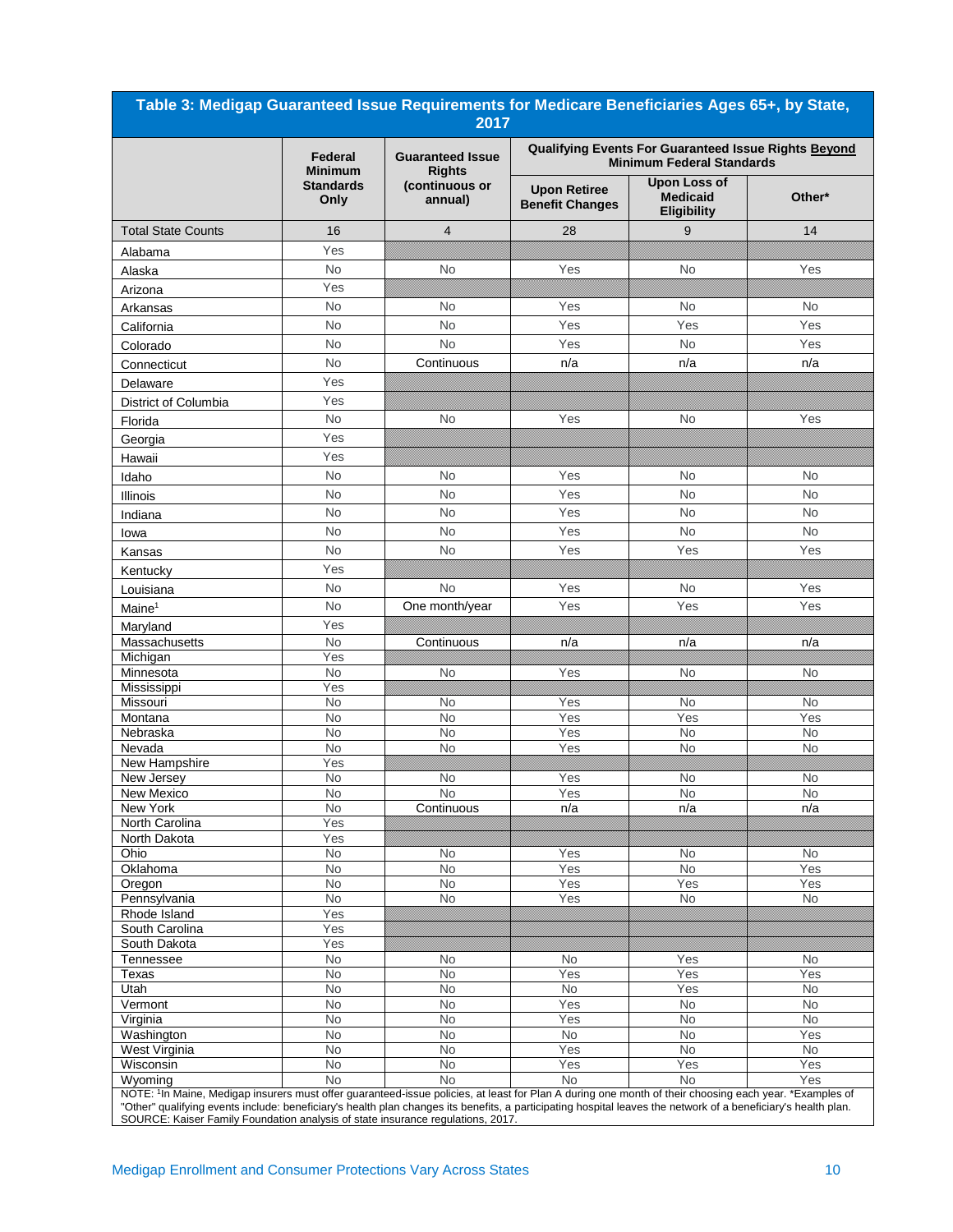### **Some states provide stronger consumer protections for Medigap premiums than others**

States also have the flexibility to establish rules on whether or not Medigap premiums may be affected by factors such as a policyholder's age, smoking status, gender, and residential area. Federal law allows states to alter premiums based on these factors, even during guaranteed issue open enrollment periods.

There are three different rating systems that can affect how Medigap insurers determine premiums: community rating, issue-age rating, or attained-age rating (defined in the **Text box** below). States can impose regulations on which of these rating systems are permitted or required for Medigap policies sold in their state. Of the three, community rating provides the strongest consumer protection for Medigap policies because it does not allow premiums to be based on the applicant or policyholder's age or health status. However, insurers in states that require community rating may charge different premiums based on other factors, such as smoking status and residential area. In states that allow attained age rating, older applicants and policyholders have considerably less protection from higher premiums because premiums may increase at unpredictable rates as policyholders age.

### **PREMIUM RATING SYSTEMS**

**Community rating:** Insurers must charge all policyholders within a given plan type the same premium without regard to age (among people age 65 and older) or health status. Insurers can raise premiums only if they do so for all policyholders of the given plan type. Insurers may still adjust premiums based on other factors, including smoking status, gender, and residential area.

**Issue-age rating:** Insurers may vary premiums based on the age of the policyholder at the time of purchase, but cannot increase the policyholder's premium automatically in later years based on his/her age. Additionally, insurers may charge different premiums based on other factors, including health status, smoking status, and residential area.

**Attained-age rating:** Insurers may vary premiums based on the age of the policyholder at the time of purchase and increase premiums for policyholders as they age. Additionally, insurers may charge different premiums based on other factors, including health status, smoking status, and residential area.

Currently, eight states (AR, CT, MA, ME, MN, NY, VT, and WA) require premiums to be community rated among policyholders ages 65 and older. This means that Medigap insurers cannot charge higher premiums to people because they are older or sicker, and therefore, must charge an 80-year old policyholder the same as a 70-year old policyholder regardless of health status **(Table 4)**. Insurers may still adjust premiums based on other factors, including smoking status, gender, and residential area. A state's community rating requirement does not, in itself, guarantee that applicants will be issued a policy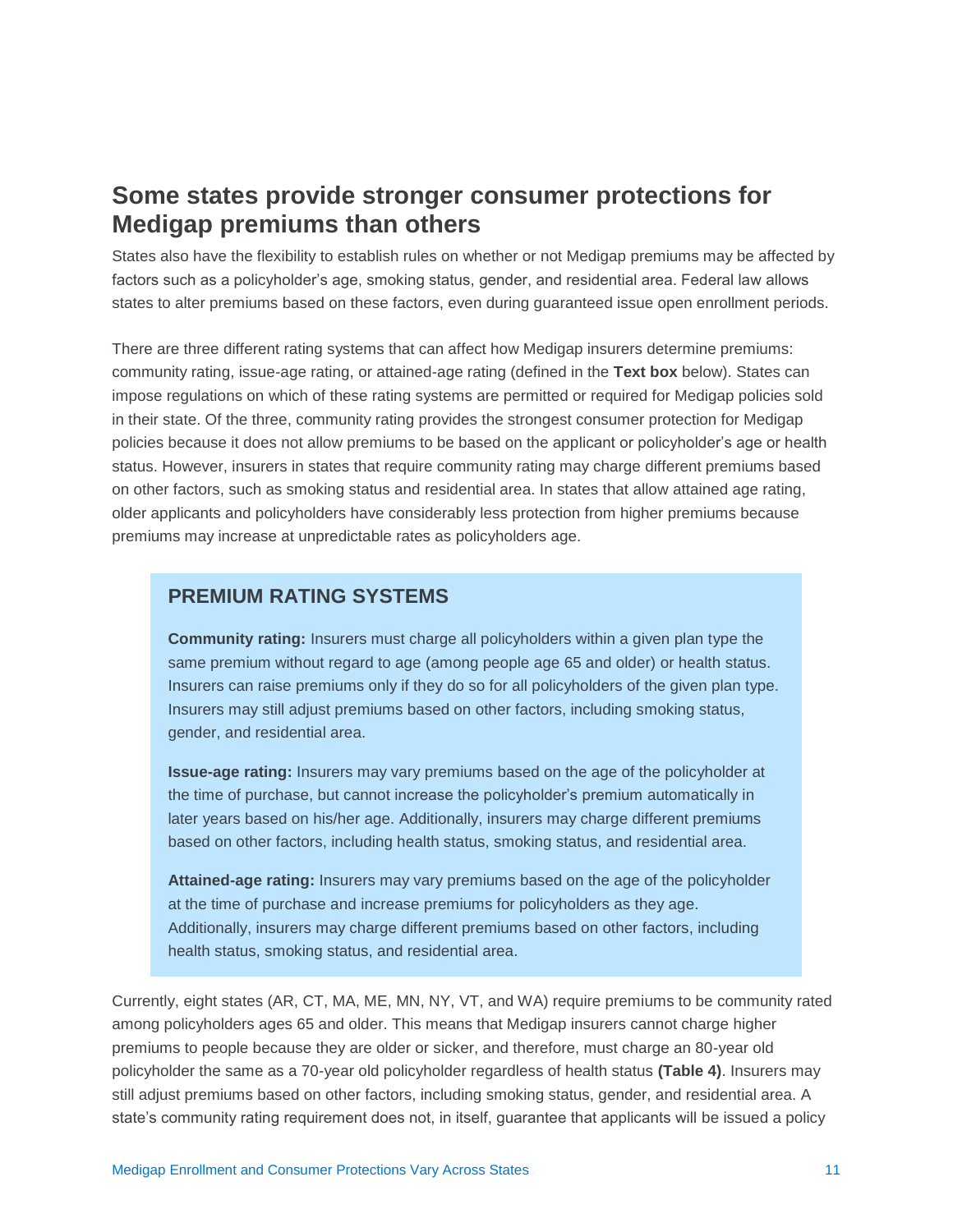in the state. However, as described earlier, four of the states that have community rating (CT, MA, ME, NY), have guarantee issue protections and require insurers to issue Medigap policies to eligible applicants either continuously during the year, or during an annual enrollment period.

| <b>Table 4: Medigap Premium Rating Rules</b>                                                                            |                                                |                |                |  |  |  |
|-------------------------------------------------------------------------------------------------------------------------|------------------------------------------------|----------------|----------------|--|--|--|
| <b>Community Rating Required</b>                                                                                        | <b>Issue Age Rating or Attained Age Rating</b> |                |                |  |  |  |
| Arkansas                                                                                                                | Alabama                                        | Kentucky       | Oklahoma       |  |  |  |
| Connecticut                                                                                                             | Alaska                                         | Louisiana      | Oregon         |  |  |  |
| Maine                                                                                                                   | Arizona                                        | Maryland       | Pennsylvania   |  |  |  |
| <b>Massachusetts</b>                                                                                                    | California                                     | Michigan       | Rhode Island   |  |  |  |
| Minnesota                                                                                                               | Colorado                                       | Mississippi    | South Carolina |  |  |  |
| New York                                                                                                                | Delaware                                       | Missouri       | South Dakota   |  |  |  |
| Vermont                                                                                                                 | District of Columbia                           | Montana        | Tennessee      |  |  |  |
| Washington                                                                                                              | Florida                                        | Nebraska       | Texas          |  |  |  |
|                                                                                                                         | Georgia                                        | Nevada         | Utah           |  |  |  |
|                                                                                                                         | Hawaii                                         | New Hampshire  | Virginia       |  |  |  |
|                                                                                                                         | Idaho                                          | New Jersey     | West Virginia  |  |  |  |
|                                                                                                                         | <b>Illinois</b>                                | New Mexico     | Wisconsin      |  |  |  |
|                                                                                                                         | Indiana                                        | North Carolina | Wyoming        |  |  |  |
|                                                                                                                         | lowa                                           | North Dakota   |                |  |  |  |
|                                                                                                                         | Kansas                                         | Ohio           |                |  |  |  |
| NOTE: The 8 states listed in the left-hand column prohibit issue age and attained age rating. States that require       |                                                |                |                |  |  |  |
| issue age rating do not allow attained age rating; but states that allow attained age rating, typically allow issue age |                                                |                |                |  |  |  |
| ratings. All states permit insurers to use community rating.                                                            |                                                |                |                |  |  |  |
| SOURCE: Kaiser Family Foundation collection and analysis of publicly available information, 2017.                       |                                                |                |                |  |  |  |

The remaining 38 states and the District of Columbia do not require premiums to be community rated; therefore, Medigap premiums in these states may be subject to issue-age and attained-age rating systems, depending on state regulation. Medigap insurers are permitted to offer community rated policies in these states, but most do not.<sup>11</sup> Additionally, Medigap insurers may increase premiums due to inflation, regardless of the premium rating system.<sup>12</sup>

## **Discussion**

Medigap plays a major role in providing supplemental coverage for people in traditional Medicare, particularly among those who do not have an employer-sponsored retiree plan or do not qualify for costsharing assistance under Medicaid. Medigap helps beneficiaries budget for out-of-pocket expenses under traditional Medicare. Medigap also limits the financial exposure that beneficiaries would otherwise face due to the absence of an out-of-pocket limit under traditional Medicare.

Nonetheless, Medigap is not subject to the same federal guaranteed issue protections that apply to Medicare Advantage and Part D plans, with an annual open enrollment period. As a result, in most states, medical underwriting is permitted which means that beneficiaries with pre-existing conditions may be denied a Medigap policy due to their health status, except under limited circumstances.

Federal law requires Medigap guaranteed issue protections for people age 65 and older during the first six months of their Medicare Part B enrollment and during a "trial" Medicare Advantage enrollment period. Medicare beneficiaries who miss these windows of opportunity may unwittingly forgo the chance to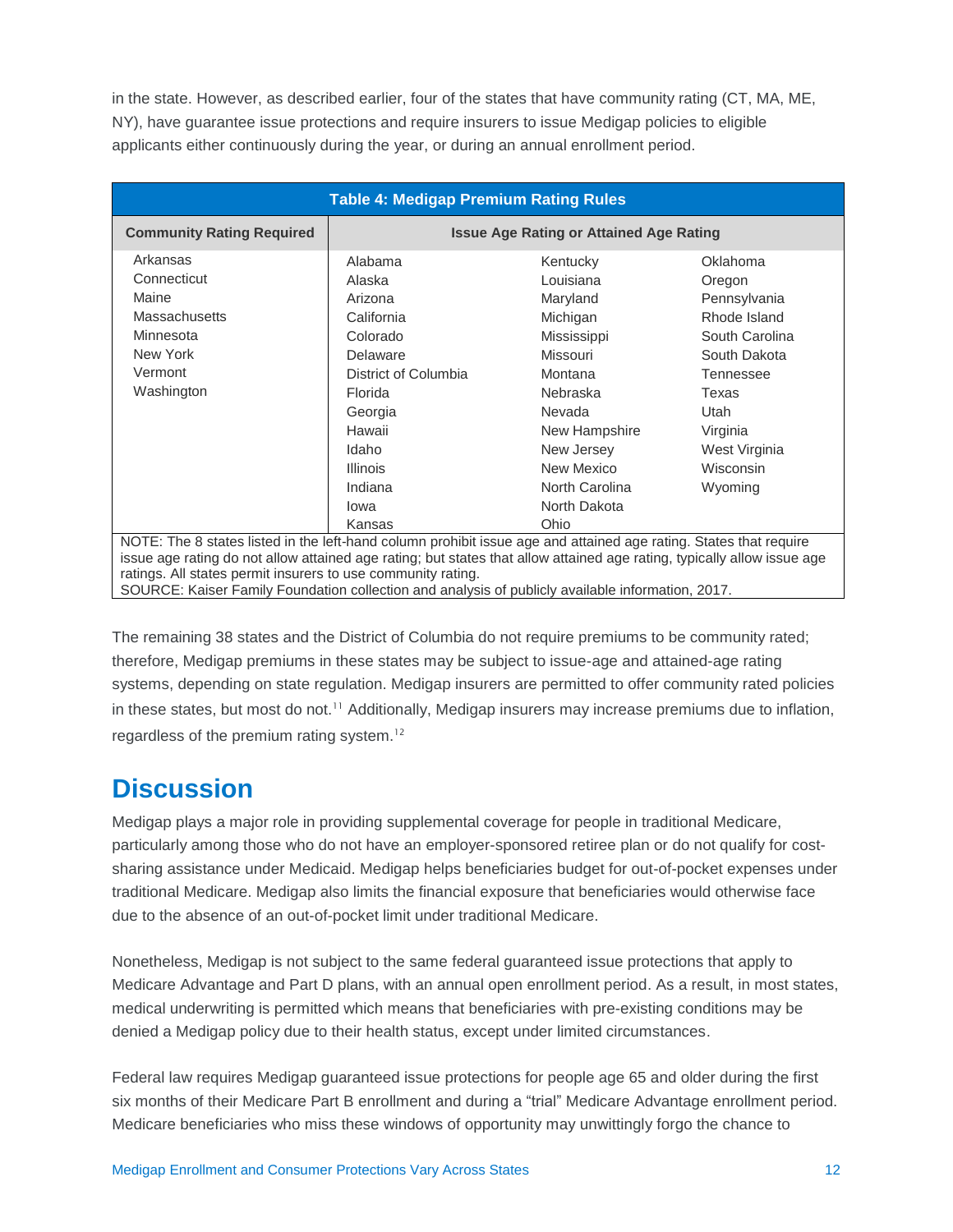purchase a Medigap policy later in life if their needs or priorities change.<sup>13</sup> This constraint potentially affects the nearly 9 million beneficiaries in traditional Medicare with no supplemental coverage; it may also affect millions of Medicare Advantage plan enrollees who may incorrectly assume they will be able to purchase supplemental coverage if they choose to switch to traditional Medicare at some point during their many years on Medicare.

Only four states (CT, MA, NY, ME) require Medigap policies to be issued, either continuously or for one month per year for all Medicare beneficiaries age 65 and older. Policymakers could consider a number of other policy options to broaden access to Medigap. One approach could be to require *annual* Medigap open enrollment periods, as is the case with Medicare Advantage and Part D plans, making Medigap available to all applicants without regard to medical history during this period. Another option would be to make voluntary disenrollment from a Medicare Advantage plan a qualifying event with guaranteed issue rights for Medigap, recognizing the presence of beneficiaries' previous "creditable" coverage. For Medicare beneficiaries younger than age 65, policymakers could consider adopting federal guaranteed issue protections, building on rules already established by the majority of states.

On the one hand, these expanded guaranteed issue protections would increase beneficiaries' access to Medigap, especially for people with pre-existing medical conditions. They would also treat Medigap similarly to Medicare Advantage in this regard, and make it easier for older adults to switch between Medicare Advantage and traditional Medicare if their Medicare Advantage plan is not serving their needs in later life. On the other hand, broader guaranteed issue policies could result in some beneficiaries waiting until they have a serious health problem before purchasing Medigap coverage, which would likely increase premiums for all Medigap policyholders. A different approach altogether would be to minimize the need for supplemental coverage in Medicare by adding an out-of-pocket limit to traditional Medicare.<sup>14</sup>

Ongoing policy discussions affecting Medicare and its benefit design could provide an opportunity to consider various ways to enhance federal consumer protections for supplemental coverage or manage beneficiary exposure to high out-of-pocket costs. As older adults age on to Medicare, they would be welladvised to understand the Medigap rules where they live, and the trade-offs involved when making coverage decisions.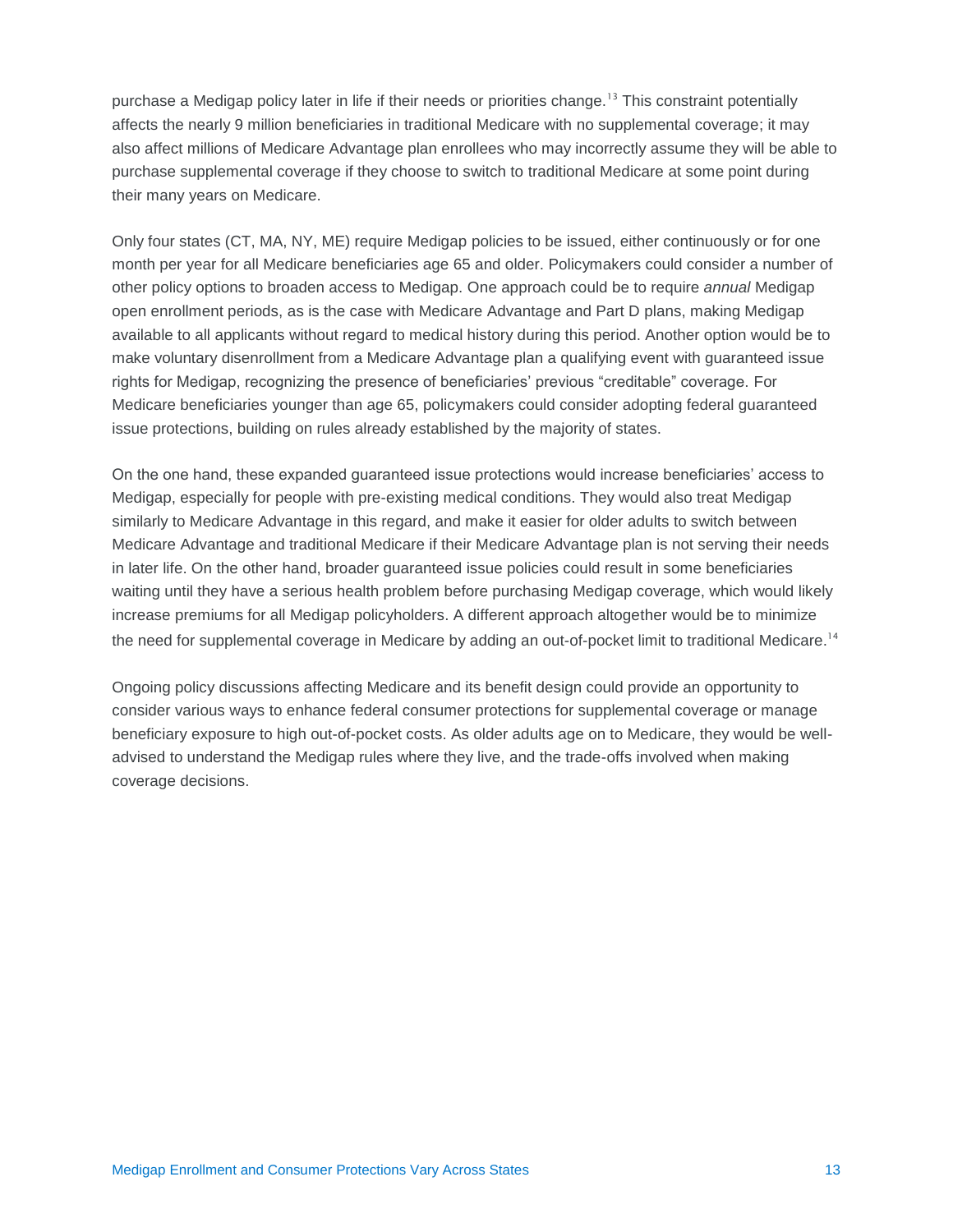### **DATA SOURCES AND METHODS**

We analyzed data from the Centers for Medicare and Medicaid Services (CMS) 2015 Medicare Current Beneficiary Survey (MCBS) to examine the characteristics of Medicare beneficiaries, by source of supplemental coverage. The MCBS is a nationally representative longitudinal survey of Medicare beneficiaries, which provides information on beneficiary characteristics, coverage, service utilization, and spending.

We used data from the National Association of Insurance Commissioners (NAIC) Medicare Supplement Insurance files for our analysis of Medigap enrollment by plan type and by state. These data include the number of policyholders as of December 31, 2016 for each state, insurance company, and type of plan sold. The number of covered lives represent a snapshot of enrollment at that time, rather than average enrollment over the course of the year. This analysis used data from 49 states and the District of Columbia excluding California because only a small share of companies reported California data to the NAIC. We also excluded data from all US territories and plans reporting fewer than 20 enrollees. In this analysis, Medigap policies issued prior to Medigap standardization in 1992 are treated as a single additional type of plan, "Pre-Standardized." In addition, policies sold in the three states exempted from Medigap standardization (MA, MN, and WI) are also grouped together as "Waivered."

This issue brief was funded in part by The Retirement Research Foundation.

Laura Kanji interned with the Kaiser Family Foundation and contributed significantly to the data collection and analysis of state insurance regulations.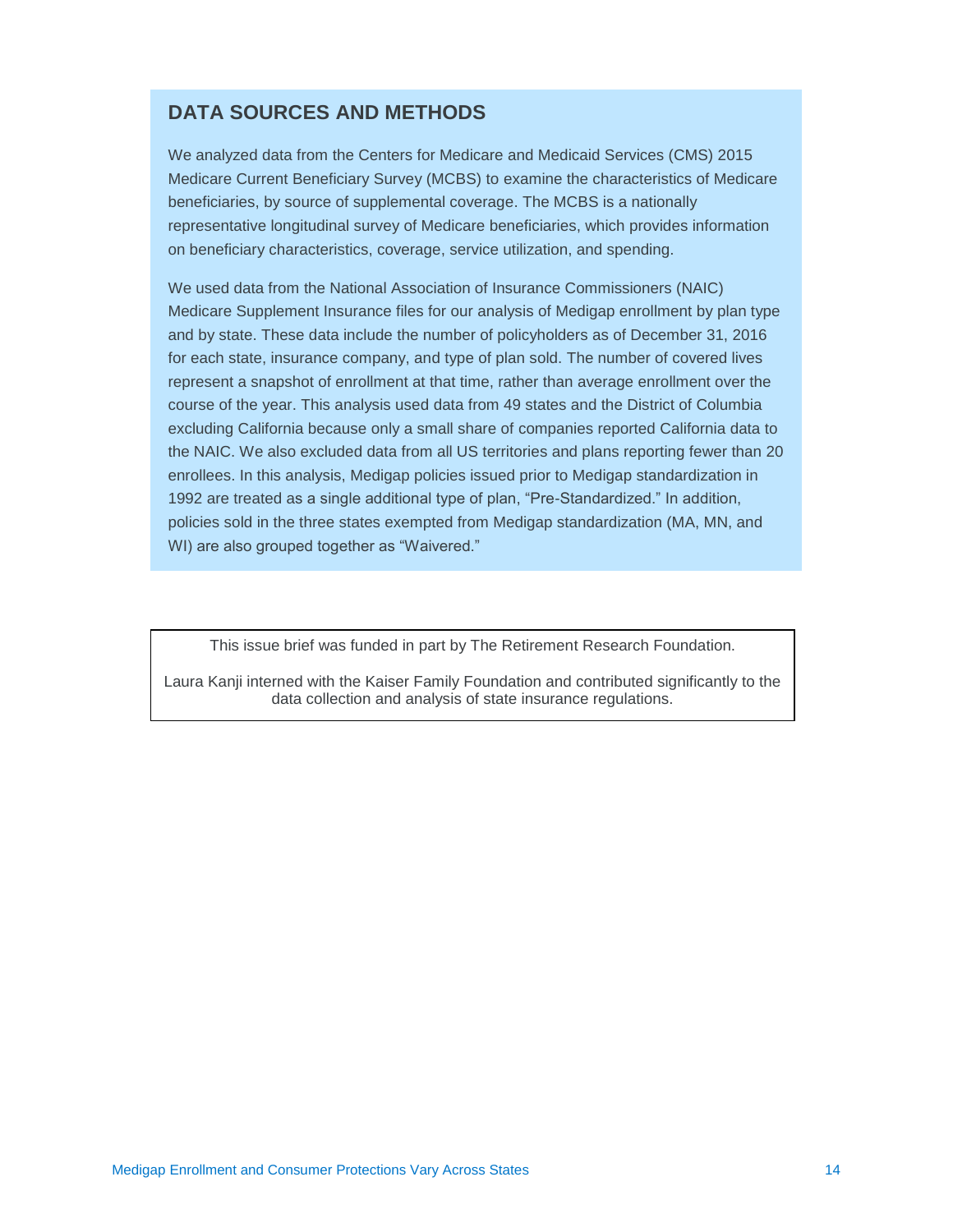| Appendix Table: Number and Share of Medicare Beneficiaries with a Medigap Policy, 2016 |                                                  |                                                 |                                                                                                                                            |  |  |
|----------------------------------------------------------------------------------------|--------------------------------------------------|-------------------------------------------------|--------------------------------------------------------------------------------------------------------------------------------------------|--|--|
| <b>State</b>                                                                           | <b>Number of Medigap</b><br><b>Beneficiaries</b> | <b>Share of All Beneficiaries</b><br>in Medigap | <b>Share of all Traditional</b><br><b>Medicare Beneficiaries in</b><br><b>Medigap</b>                                                      |  |  |
| Alaska                                                                                 | 12,881                                           | 15%                                             | 15%                                                                                                                                        |  |  |
| Alabama                                                                                | 197,535                                          | 20%                                             | 27%                                                                                                                                        |  |  |
| Arkansas                                                                               | 176,662                                          | 29%                                             | 36%                                                                                                                                        |  |  |
| Arizona                                                                                | 282,623                                          | 24%                                             | 38%                                                                                                                                        |  |  |
| California                                                                             | n/a                                              | n/a                                             | n/a                                                                                                                                        |  |  |
| Colorado                                                                               | 175,770                                          | 21%                                             | 33%                                                                                                                                        |  |  |
| Connecticut                                                                            | 154,390                                          | 24%                                             | 33%                                                                                                                                        |  |  |
| <b>DC</b>                                                                              | 9,449                                            | 10%                                             | 12%                                                                                                                                        |  |  |
| Delaware                                                                               | 57,472                                           | 30%                                             | 34%                                                                                                                                        |  |  |
| Florida                                                                                | 831,573                                          | 20%                                             | 33%                                                                                                                                        |  |  |
| Georgia                                                                                | 343,639                                          | 21%                                             | 32%                                                                                                                                        |  |  |
| Hawaii                                                                                 | 8,736                                            | 3%                                              | 6%                                                                                                                                         |  |  |
| lowa                                                                                   | 290,255                                          | 49%                                             | 59%                                                                                                                                        |  |  |
| Idaho                                                                                  | 72,810                                           | 24%                                             | 36%                                                                                                                                        |  |  |
| Illinois                                                                               | 745,608                                          | 35%                                             | 45%                                                                                                                                        |  |  |
| Indiana                                                                                | 363,080                                          | 30%                                             | 41%                                                                                                                                        |  |  |
| Kansas                                                                                 | 231,674                                          | 46%                                             | 54%                                                                                                                                        |  |  |
| Kentucky                                                                               | 212,505                                          | 24%                                             | 33%                                                                                                                                        |  |  |
| Louisiana                                                                              | 138,624                                          | 17%                                             | 25%                                                                                                                                        |  |  |
| Massachusetts                                                                          | 304,012                                          | 24%                                             | 31%                                                                                                                                        |  |  |
| Maryland                                                                               | 226,815                                          | 23%                                             | 26%                                                                                                                                        |  |  |
| Maine                                                                                  | 71,292                                           | 22%                                             | 30%                                                                                                                                        |  |  |
| Michigan                                                                               | 418,914                                          | 21%                                             | 33%                                                                                                                                        |  |  |
| Minnesota                                                                              | 115,430                                          | 12%                                             | 27%                                                                                                                                        |  |  |
| Missouri                                                                               | 312,279                                          | 27%                                             | 38%                                                                                                                                        |  |  |
| Mississippi                                                                            | 148,569                                          | 26%                                             | 30%                                                                                                                                        |  |  |
| Montana                                                                                | 70,138                                           | 33%                                             | 41%                                                                                                                                        |  |  |
| North Carolina                                                                         | 466,027                                          | 25%                                             | 36%                                                                                                                                        |  |  |
| North Dakota                                                                           | 46,862                                           | 38%                                             | 48%                                                                                                                                        |  |  |
| Nebraska                                                                               | 166,692                                          | 51%                                             | 58%                                                                                                                                        |  |  |
| New Hampshire                                                                          | 92,613                                           | 33%                                             | 37%                                                                                                                                        |  |  |
| New Jersey                                                                             | 452,538                                          | 29%                                             | 35%                                                                                                                                        |  |  |
| <b>New Mexico</b>                                                                      | 57,471                                           | 15%                                             | 22%                                                                                                                                        |  |  |
| Nevada                                                                                 | 84,016                                           | 18%                                             | 27%                                                                                                                                        |  |  |
| New York                                                                               | 461,459                                          | 13%                                             | 21%                                                                                                                                        |  |  |
| Ohio                                                                                   | 609,567                                          | 27%                                             | 44%                                                                                                                                        |  |  |
| Oklahoma                                                                               | 185,745                                          | 26%                                             | 32%                                                                                                                                        |  |  |
| Oregon                                                                                 | 141,662                                          | 18%                                             | 32%                                                                                                                                        |  |  |
| Pennsylvania                                                                           | 657,714                                          | 25%                                             | 42%                                                                                                                                        |  |  |
| Rhode Island                                                                           | 47,346                                           | 23%                                             | 37%                                                                                                                                        |  |  |
| South Carolina                                                                         | 247,745                                          | 25%                                             | 33%                                                                                                                                        |  |  |
| South Dakota                                                                           | 62,984                                           | 38%                                             | 49%                                                                                                                                        |  |  |
|                                                                                        | 287,321                                          | 22%                                             | 35%                                                                                                                                        |  |  |
| Tennessee                                                                              |                                                  |                                                 |                                                                                                                                            |  |  |
| Texas                                                                                  | 772,368                                          | 20%                                             | 30%                                                                                                                                        |  |  |
| Utah                                                                                   | 70,941                                           | 20%                                             | 30%<br>34%                                                                                                                                 |  |  |
| Virginia                                                                               | 391,440<br>49,001                                | 28%                                             |                                                                                                                                            |  |  |
| Vermont                                                                                |                                                  | 36%                                             | 39%                                                                                                                                        |  |  |
| Washington                                                                             | 272,306                                          | 22%                                             | 31%                                                                                                                                        |  |  |
| Wisconsin                                                                              | 279,958                                          | 26%                                             | 42%                                                                                                                                        |  |  |
| West Virginia                                                                          | 90,815                                           | 21%                                             | 29%                                                                                                                                        |  |  |
| Wyoming                                                                                | 45,150                                           | 45%                                             | 47%<br>NOTE: Analysis excludes California, as the majority of bealth insurers do not report their data to the NAIC, Analysis also excludes |  |  |

NOTE: Analysis excludes California, as the majority of health insurers do not report their data to the NAIC. Analysis also excludes plans with less than 20 covered lives.

SOURCE: Kaiser Family Foundation analysis of 2016 National Association of Insurance Commissioners (NAIC) Medicare Supplement Data and CMS State/County Market Penetration Files for December 2016.